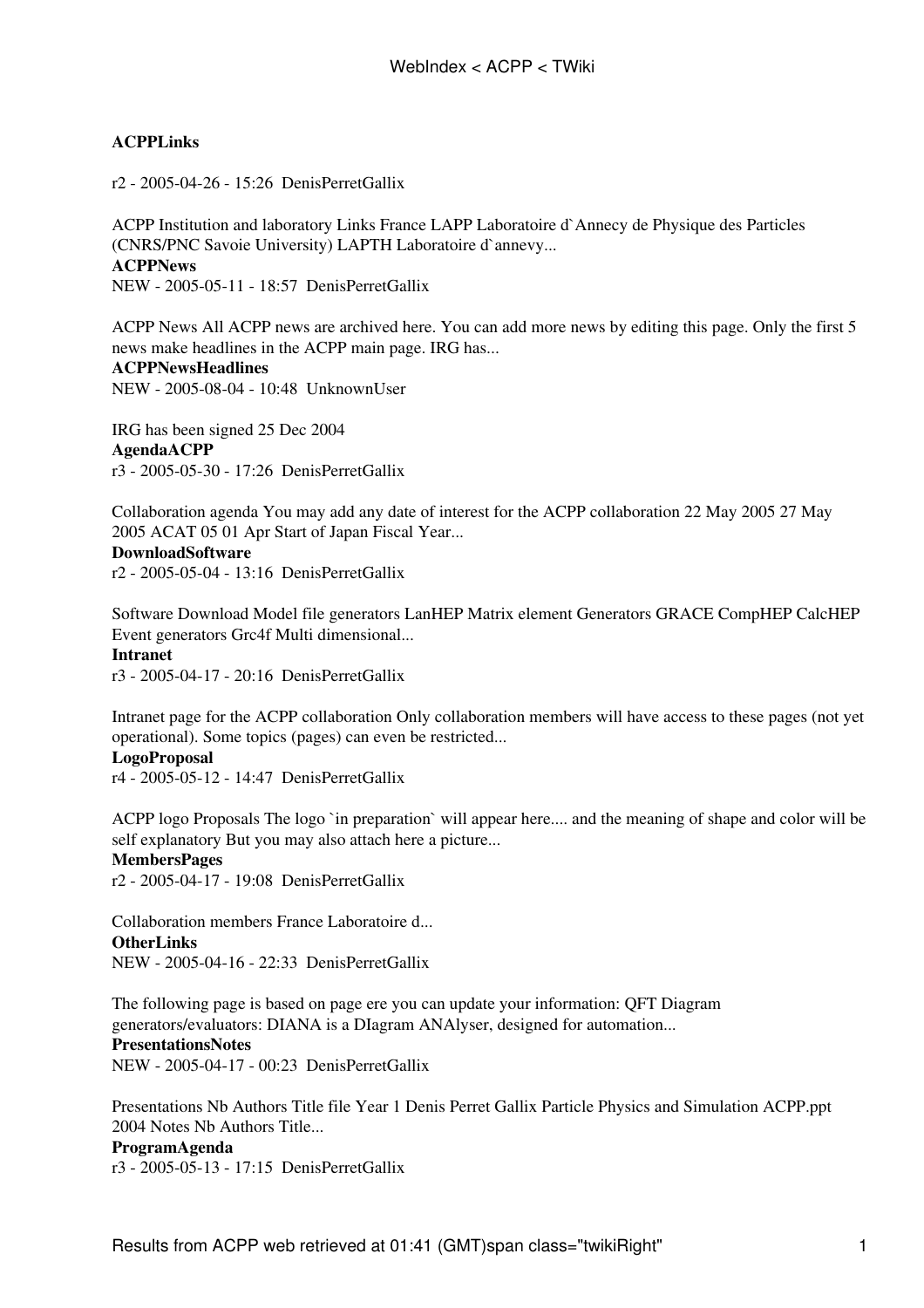## WebIndex < ACPP < TWiki

Scientific program Scientific program.pdf Objectives The main objective of high energy physics is to unravel the nature of fundamental particles and their interactions...

#### **[PublicationsList](https://twiki.cern.ch/twiki/bin/view/ACPP/PublicationsList)**

r5 - [2005-04-17 - 10:17](https://twiki.cern.ch/twiki/bin/rdiff/ACPP/PublicationsList) [DenisPerretGallix](https://twiki.cern.ch/twiki/bin/view/Main/DenisPerretGallix)

Reference Page Collaboration Member Publications Nb Authors Publication Arxiv Year 1 M. Fischler, E.E. Boos, D. Broadhurst, S. Eidelman, S. Groote... **[SearchResults](https://twiki.cern.ch/twiki/bin/view/ACPP/SearchResults)**

r2 - [2008-03-03 - 15:50](https://twiki.cern.ch/twiki/bin/rdiff/ACPP/SearchResults) [NilsHoeimyr](https://twiki.cern.ch/twiki/bin/view/Main/NilsHoeimyr)

TWiki search by CERN Search Results You may also search with the internal TWiki WebSearch . Please note that TWiki internal WebSearch may be very slow for large... **[TWeederSummaryViews](https://twiki.cern.ch/twiki/bin/view/ACPP/TWeederSummaryViews)** NEW - [2000-01-01 - 01:00](https://twiki.cern.ch/twiki/bin/rdiff/ACPP/TWeederSummaryViews) [PeterJones](https://twiki.cern.ch/twiki/bin/view/Main/PeterJones)

**[TWeederTopics](https://twiki.cern.ch/twiki/bin/view/ACPP/TWeederTopics)** NEW - [2000-01-01 - 01:00](https://twiki.cern.ch/twiki/bin/rdiff/ACPP/TWeederTopics) [PeterJones](https://twiki.cern.ch/twiki/bin/view/Main/PeterJones)

TWeeder info for ACPP Total Number of topics: 24 0 Topics updated during the last 7 days Days Web Topic Date 0 Topics updated during the last... **[WebAtom](https://twiki.cern.ch/twiki/bin/view/ACPP/WebAtom)**

r2 - [2006-01-24 - 07:07](https://twiki.cern.ch/twiki/bin/rdiff/ACPP/WebAtom) [TWikiContributor](https://twiki.cern.ch/twiki/bin/view/Main/TWikiContributor)

TWiki`s ACPP web The web for users, groups and offices. TWiki is an Enterprise Collaboration Platform. **[WebChanges](https://twiki.cern.ch/twiki/bin/view/ACPP/WebChanges)** NEW - [2001-08-16 - 21:58](https://twiki.cern.ch/twiki/bin/rdiff/ACPP/WebChanges) [UnknownUser](https://twiki.cern.ch/twiki/bin/view/Main/UnknownUser)

**[WebHome](https://twiki.cern.ch/twiki/bin/view/ACPP/WebHome)**

r24 - [2013-10-16 - 12:11](https://twiki.cern.ch/twiki/bin/rdiff/ACPP/WebHome) [DenisPerretGallix](https://twiki.cern.ch/twiki/bin/view/Main/DenisPerretGallix)

France CNRS (PNC/SPM) Univ., Japan KEK (MEXT) Univ., Russia MSU, RAS, RFFR Automated Calculations in Particle Physics (ACPP) This TWiki Pages have been redirected... **[WebHomeHeadlines](https://twiki.cern.ch/twiki/bin/view/ACPP/WebHomeHeadlines)** NEW - [2005-08-04 - 10:48](https://twiki.cern.ch/twiki/bin/rdiff/ACPP/WebHomeHeadlines) [UnknownUser](https://twiki.cern.ch/twiki/bin/view/Main/UnknownUser)

Scientific Program Short description of the project Run it Programs you can run Publications Publications from collaboration members and others Presentations... **WebIndex**

r2 - [2001-11-24 - 12:41](https://twiki.cern.ch/twiki/bin/rdiff/ACPP/WebIndex) [UnknownUser](https://twiki.cern.ch/twiki/bin/view/Main/UnknownUser)

See also the faster WebTopicList **[WebLeftBar](https://twiki.cern.ch/twiki/bin/view/ACPP/WebLeftBar)** r2 - [2007-04-13 - 12:33](https://twiki.cern.ch/twiki/bin/rdiff/ACPP/WebLeftBar) [PeterJones](https://twiki.cern.ch/twiki/bin/view/Main/PeterJones)

Web Web Home Changes Index Search **[WebNotify](https://twiki.cern.ch/twiki/bin/view/ACPP/WebNotify)** r5 - [2005-04-18 - 09:42](https://twiki.cern.ch/twiki/bin/rdiff/ACPP/WebNotify) [DenisPerretGallix](https://twiki.cern.ch/twiki/bin/view/Main/DenisPerretGallix)

This is a subscription service to be automatically notified by e mail when topics change in this ACPP web. This is a convenient service, so you do not have to come... **[WebPreferences](https://twiki.cern.ch/twiki/bin/view/ACPP/WebPreferences)** r15 - [2006-03-06 - 12:07](https://twiki.cern.ch/twiki/bin/rdiff/ACPP/WebPreferences) [PeterJones](https://twiki.cern.ch/twiki/bin/view/Main/PeterJones)

ACPP Web Preferences The following settings are web preferences of the ACPP web. These preferences

Results from ACPP web retrieved at 01:41 (GMT)span class="twikiRight" 2